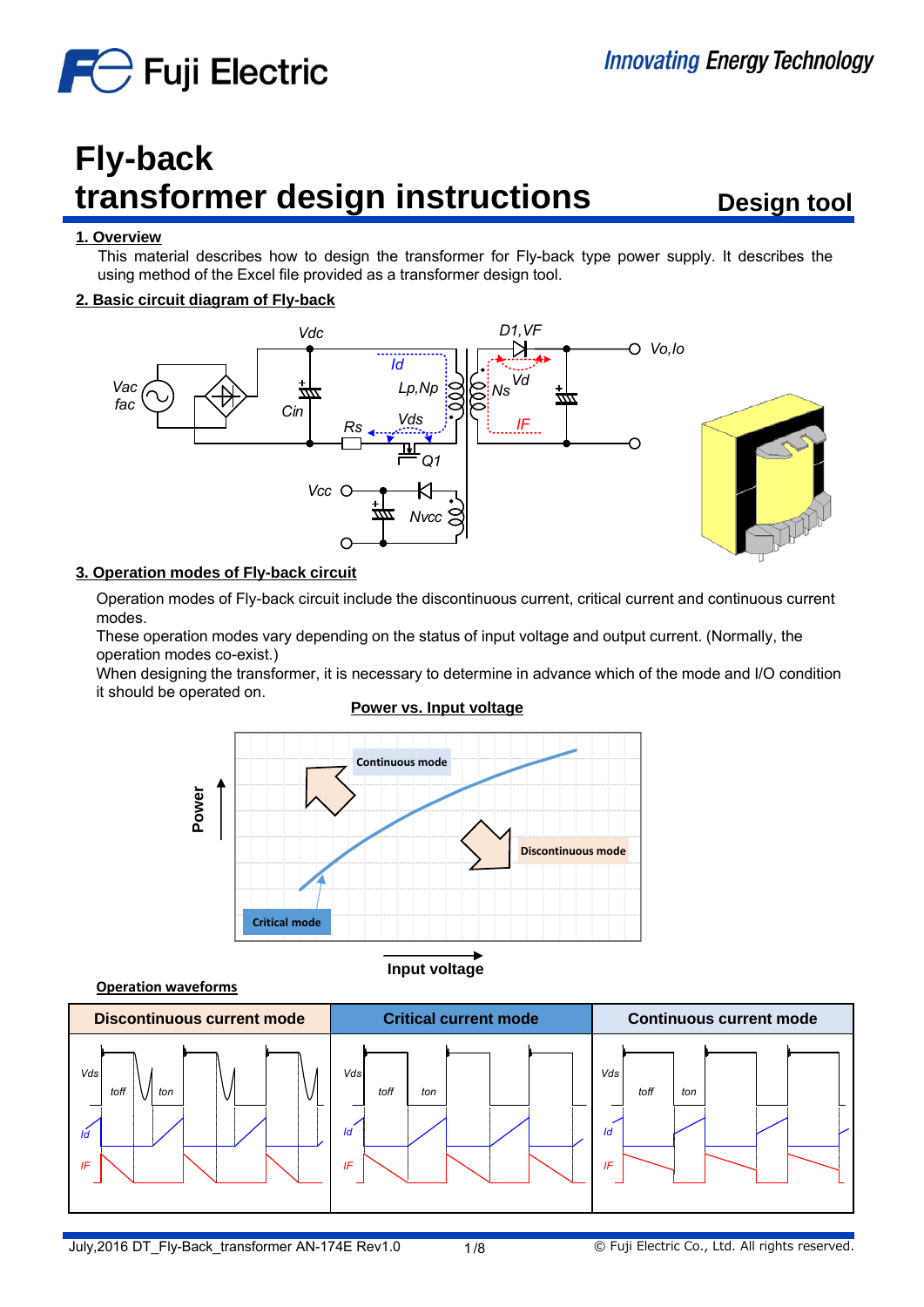

# **4. Parameters required to design transformer**

| <b>Item</b>                      |                                                                               | <b>Symbol</b>        | <b>Unit</b>     | <b>Required condition</b> |
|----------------------------------|-------------------------------------------------------------------------------|----------------------|-----------------|---------------------------|
| Power<br>supply<br>specification | Output voltage                                                                | Vo                   | <b>Vdc</b>      |                           |
|                                  | Rated output current (max.)                                                   | lo                   | Adc             |                           |
|                                  | Overload protection operating current                                         | lolp                 | Adc             |                           |
|                                  | Input voltage                                                                 | Vac                  | Vac             | Min, Max                  |
|                                  | Input frequency                                                               | fac                  | Hz              | <b>Min</b>                |
|                                  | Conversion efficiency                                                         | n                    | $\frac{0}{0}$   |                           |
|                                  | Switching frequency                                                           | fsw                  | <b>kHz</b>      |                           |
| Using part                       | Input capacitance of the electrolytic<br>capacitor                            | Cin                  | <b>uF</b>       |                           |
|                                  | Secondary side diode VF                                                       | <b>VF</b>            | <b>Vdc</b>      |                           |
|                                  | Used maximum magnetic flux density                                            | $\angle$ B           | T               |                           |
|                                  | Effective magnetic path length of core                                        | le                   | mm <sup>2</sup> |                           |
| Using core                       | Effective cross-section area of core                                          | Ae                   | Mm              |                           |
|                                  | Relative permeability (amplitude<br>permeability)                             | μa                   |                 |                           |
| Usage<br>condition               | Fly-back voltage                                                              | Vr                   | Vdc             |                           |
|                                  | MOSFET surge voltage (estimate)                                               | Vsgm                 | Vdc             |                           |
|                                  | Diode surge voltage at secondary side<br>(estimate)                           | Vsgd                 | Vdc             |                           |
|                                  | Input voltage when setting operation mode                                     | Vin (cr),<br>Vin(cc) | Adc             |                           |
|                                  | Output current when setting operation<br>mode                                 | $lo(cr)$ ,<br>lo(cc) | Adc             |                           |
|                                  | Continuity level when setting operation<br>mode<br>(For continuous mode only) | k                    |                 |                           |

# **5. Parameters to be calculated**

| <b>Item</b>               |                                             | <b>Symbol</b> | <b>Unit</b>  |                       |
|---------------------------|---------------------------------------------|---------------|--------------|-----------------------|
| Calculating<br>parameters | Output power                                | Po            | W            | Po,Polp               |
|                           | Ripple voltage (estimate)                   | Vripple       | Vdc          | Vripple, Vripple(olp) |
|                           | Minimum input voltage                       | Vdc(min)      | <b>Vdc</b>   | Vdc(min), Vdcolp)min) |
|                           | Maximum input voltage                       | Vdc(max)      | Vdc          |                       |
|                           | Input current                               | Pin           | W            | Pin, Pinolp           |
|                           | Switching cycle                             | Τ             | <b>us</b>    | T, Ton                |
|                           | Maximum MOSFET voltage                      | Vds(max)      | <b>Vdc</b>   |                       |
|                           | Maximum diode voltage at secondary side     | Vd(max)       | <b>Vdc</b>   |                       |
|                           | Duty                                        | D             |              |                       |
|                           | Primary side inductance                     | Lp            | uH           |                       |
|                           | Number of turns at primary side             | <b>Np</b>     | <b>Tn</b>    |                       |
|                           | Number of turns at secondary side           | <b>Ns</b>     | Tn           |                       |
|                           | Number of turns of VCC                      | <b>Nvcc</b>   | <b>Tn</b>    |                       |
|                           | Core gap length                             | Ig            | mm           |                       |
|                           | Peak current at primary side                | Ipeak         | $\mathsf{A}$ |                       |
|                           | Current at primary side (effective value)   | <b>lprms</b>  | Arms         |                       |
|                           | Current at secondary side (effective value) | <b>Isrms</b>  | Arms         |                       |
|                           | Output capacitor current (effective value)  | <b>Icrms</b>  | Arms         |                       |
|                           | Magnetic flux density in core               | Bc            | т            |                       |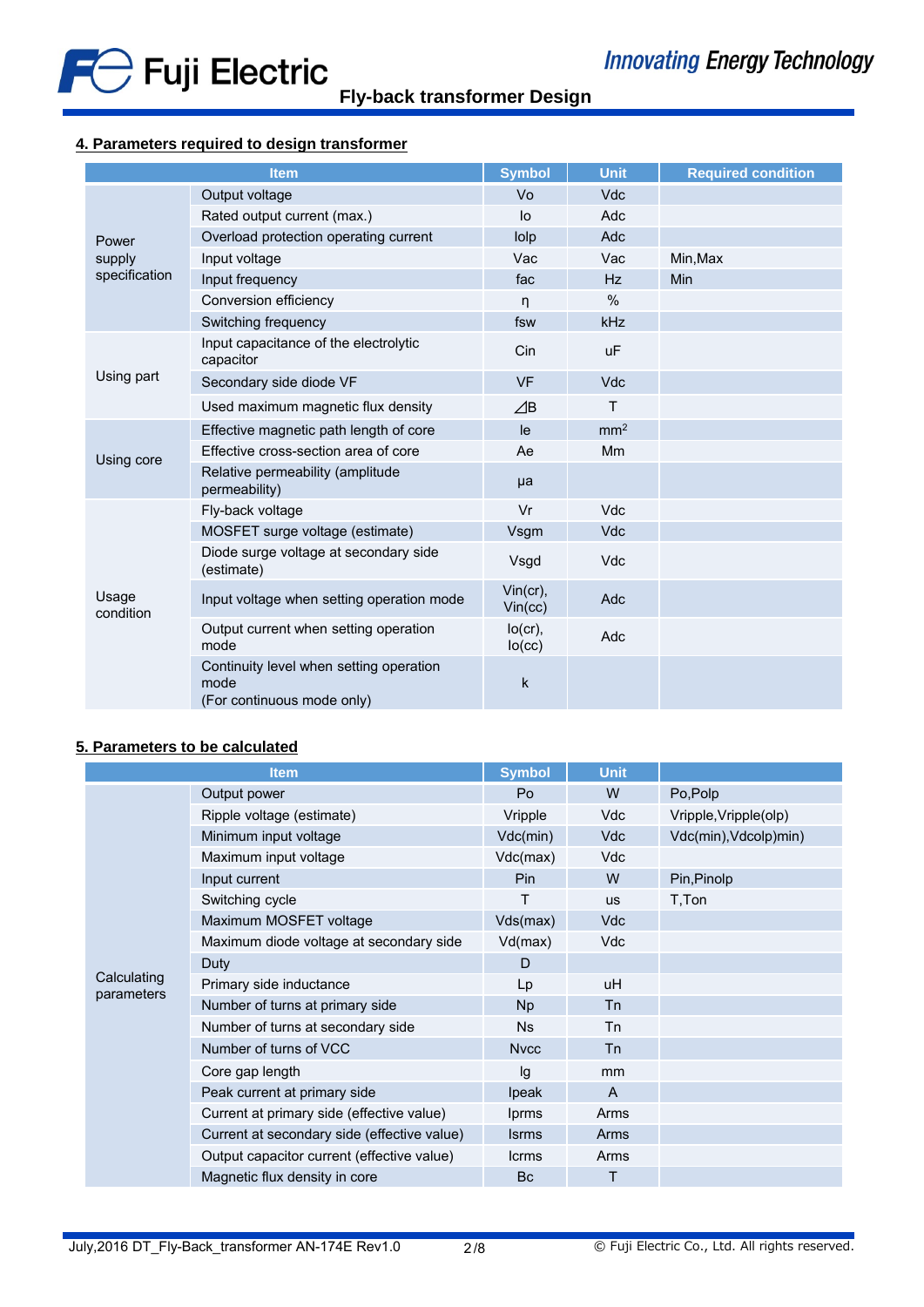



# **6. Design flow of transformer for Fly-back**

| <b>Step</b> | <b>Item</b>                                              | <b>Description</b>                                                                                                                                                                                                                                                                                                                                   |
|-------------|----------------------------------------------------------|------------------------------------------------------------------------------------------------------------------------------------------------------------------------------------------------------------------------------------------------------------------------------------------------------------------------------------------------------|
| Step-0      | Determine operation mode                                 | Determine whether the critical mode (discontinuous<br>mode) or continuous mode should be used for the<br>design.                                                                                                                                                                                                                                     |
| Step-1      | Determine parameters                                     | Temporarily determine the power supply specification<br>and using parts.                                                                                                                                                                                                                                                                             |
| Step-2      | Determine Fly-back voltage                               | Determine the Fly-back voltage based on breakdown<br>voltages of the MOSFET to be used and diode at the<br>secondary side.                                                                                                                                                                                                                           |
| Step-3      | Determine turns ratio                                    | The turns ratio is determined based on the Fly-back<br>voltage.                                                                                                                                                                                                                                                                                      |
| Step-4      | Operation condition under critical<br>or continuous mode | Determine each condition at the design points.                                                                                                                                                                                                                                                                                                       |
| Step-5      | Calculate Duty and Lp                                    | Calculate Duty and Lp under the operation condition of<br>Step-4.                                                                                                                                                                                                                                                                                    |
| Step-6      | Calculate D(max) on OLP                                  | Obtain the maximum Duty for the power supply<br>specification.                                                                                                                                                                                                                                                                                       |
| Step-7      | Calculate Ipeak                                          | Obtain the maximum current Ipeak flowing through the<br>primary side with Lp set in Step-4 under the maximum<br>Duty condition.                                                                                                                                                                                                                      |
| Step-8      | Determine number of turns at<br>secondary side (Ns)      | Calculate the number of turns at the secondary side (Ns)<br>based on the specification of core to be used, LP and<br>Ipeak.                                                                                                                                                                                                                          |
| Step-9      | Determine number of turns at<br>primary side (Np)        | Calculate the number of turns at the primary side (Np)<br>based on the number of turns at the secondary side and<br>turns ratio.                                                                                                                                                                                                                     |
| Step-10     | Determine number of turns for<br>VCC (Nvcc)              | Calculate the number of turns for VCC (Nvcc) based on<br>the voltage of VCC to be used and number of turns at<br>the secondary side.                                                                                                                                                                                                                 |
| Step-11     | Determine Gap                                            | Calculate the air-gap in the transformer to satisfy the Lp<br>value.                                                                                                                                                                                                                                                                                 |
| Step-12     | Check calculation result                                 | Check the calculation results. Here, check that the<br>maximum magnetic flux density and the Fly-back<br>voltage are consistent with the respective target values.                                                                                                                                                                                   |
| Step-13     | Calculate current (at rated output)                      | Calculate the current value at each part under the<br>continuous-operation condition (when checking a heat<br>generation, for example).<br>Here, check the calculated current values and numbers<br>of turns at the primary and secondary sides. And if it is<br>expected not to be turned with the estimated core<br>(bobbin), select a core again. |
| Step-14     | Check operation status                                   | Check Duty, continuity level, peak current, etc. under<br>any operation condition.                                                                                                                                                                                                                                                                   |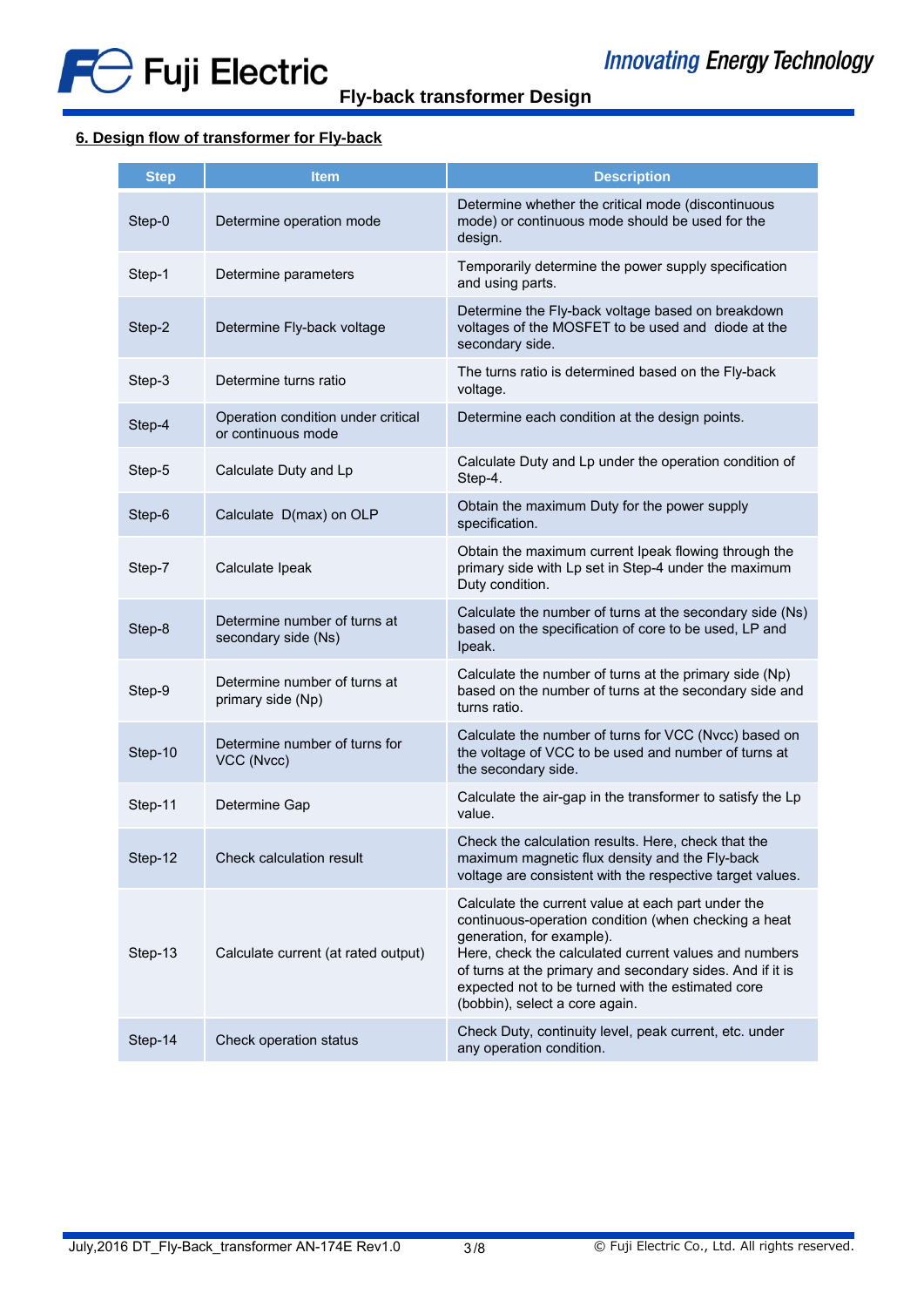# **7. Design of transformer for Fly-back**

# **Step-0 : Determine operation mode**

- ◆ Determine an operation mode.
	- $\checkmark$  If you want to operate it in continuous current mode under a desired condition, select the "Continuous" current mode" sheet.
	- $\checkmark$  If you want to operate it in discontinuous or critical current mode under a desired condition, select the "Critical current mode" sheet.
- Temporarily determine a core material to be used.
- $\checkmark$  Select the core to be used by using the output power described in the catalog as a guide.

# **Step-1 : Determine parameters**

- $\blacklozenge$  Input a power supply specification.
	- $\checkmark$  Input a power-supply I/O specification. Input the efficiency using estimate.
- $\checkmark$  The minimum input voltage varies depending on the output power and input capacitance of the electrolytic capacitor. In this sheet, the estimates are automatically calculated.
- $\blacklozenge$  Input the conditions for parts to be used.
- $\checkmark$  For the electrolytic capacitors, which have its own temperature characteristics and deteriorate over time, input the input capacitance considering those factors.
- $\checkmark$  The used maximum magnetic flux density, varying depending on the using core material, is generally between 0.25 and 0.3T.



# **Step-2 : Determine Fly-back voltage**

- ◆ Determine a rough standard of the Fly-back voltage.
	- $\checkmark$  Determine the Fly-back voltage (Vr), checking the balance between the breakdown voltage of MOSFET to be used and diode voltage at the secondary side.
	- $\checkmark$  Input an estimate (about 30 V) since the surge voltages (Vsgm, Vsgd) are not clear at the design phase.
	- $\checkmark$  Generally, for wide power supply (90 to 264 ACV), use 600 to 900 V for the breakdown voltage. If using an item with a breakdown voltage of 600 V, consider a margin and set the Fly-back voltage to 80- to 110 V.



 $Vds(max) = Vr + Vdc(max) + Vsgm$ 

$$
Vd(max) = Vo + \frac{Vo + VF}{Vr} \times Vdc(max) + Vsgd
$$

# **Step-3 : Determine turns ratio**

◆ The turns ratio n is determined when the Fly-back voltage is determined.

$$
n = \frac{Np}{Ns} = \frac{Vr}{Vo + VF}
$$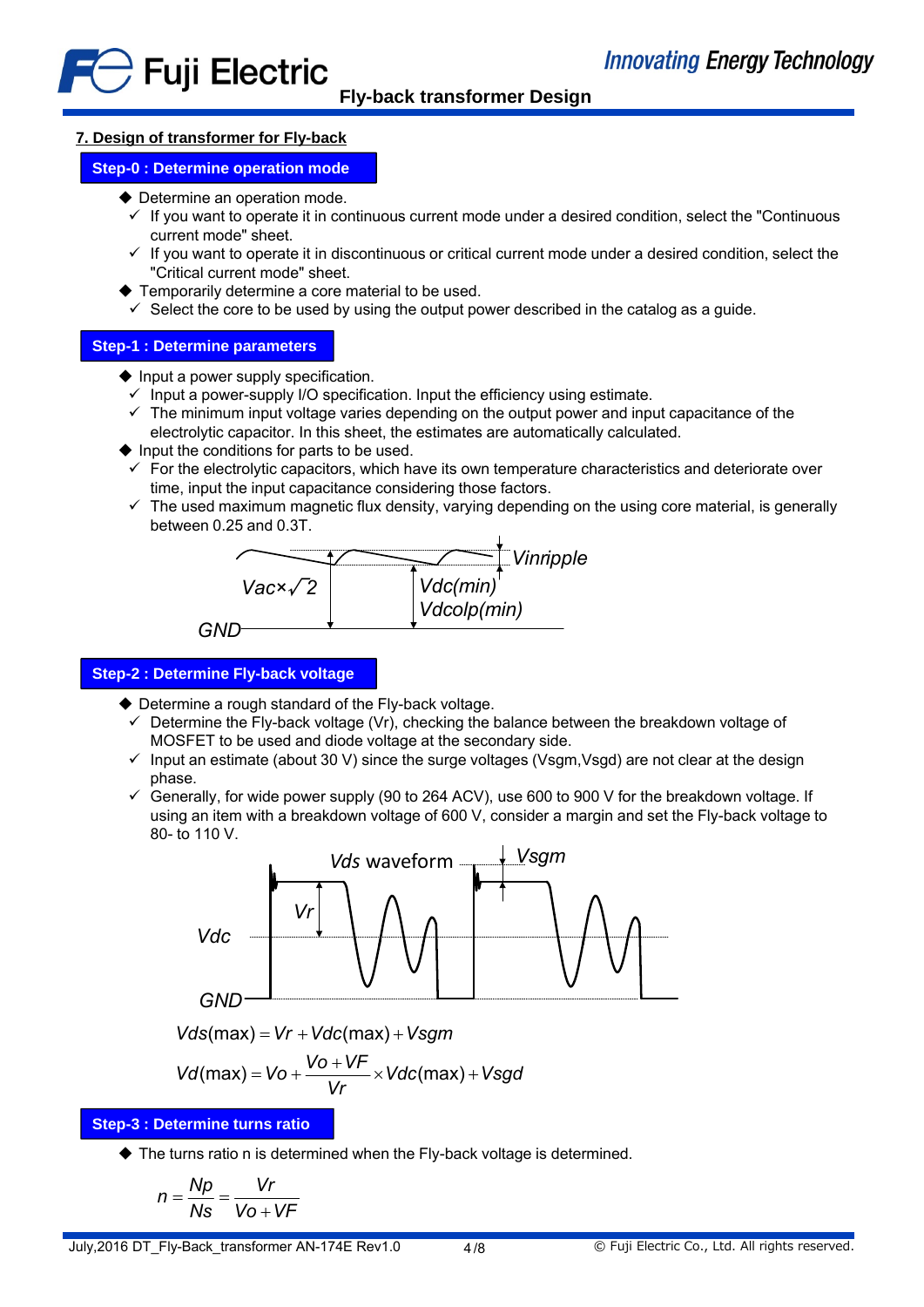**Fly-back transformer Design**

#### **Step-4 : Operation condition under critical or continuous mode**

- $\blacklozenge$  Set under what condition the transformer is to be operated on the critical or continuous mode.
- $\checkmark$  If the critical mode is selected, input the input voltage and output current where you want it to operate in the mode. Note that for this input voltage, the input ripple voltage is not considered.
- $\checkmark$  If it is operated in the discontinuous mode, set the voltage and current not to reach the critical mode under the minimum input-voltage and maximum output-current conditions.
- $\checkmark$  If designing it in the continuous mode, input the input voltage, output current and continuity level k at the design point.



#### **Step-5 : Calculate Duty and Lp**

 $\}$  Fuji Electric

- $\blacklozenge$  Obtain the primary side inductance (Lp) to operate it under the condition set in Step-4.
- $\checkmark$  Input an estimate for Lp from the calculation result.

$$
Duty = \frac{Vr}{Vdc + Vr}
$$

$$
Ton = \frac{Duty}{fsw}
$$

・For critical mode

・For continuous mode

$$
Lp = \frac{Vindex^{2} \times Ton^{2} \times fsw}{2 \times Pin} \qquad Lp = \frac{1 + k}{1 - k} \times \frac{Vdc^{2} \times Ton^{2} \times fsw}{2 \times Pin}
$$

#### **Step-6 : Calculate D(max)**

- ◆ Calculate the maximum Duty during operation.
	- $\checkmark$  The operation condition for the maximum Duty is the maximum output (overload protection operating current) and minimum input voltage.
	- $\checkmark$  The operation mode for the maximum Duty is the continuous here.

$$
D(max) = \frac{Vr}{Vdcolp(min) + Vr}
$$

$$
Ton(max) = \frac{D(max)}{fsw}
$$

#### **Step-7 : Calculate Ip(peak)**

Calculate the maximum current flowing through the primary side.

$$
k(max) = \frac{2Lp \times Pinolp - Vdcolp(min)^2 \times Ton(max)^2 \times fsw}{2Lp \times Pinolp + Vdcolp(min)^2 \times Ton(max)^2 \times fsw}
$$
  

$$
lp(peak) = \frac{Vdcolp(min) \times Ton(max)}{(1 - k(max)) \times Lp}
$$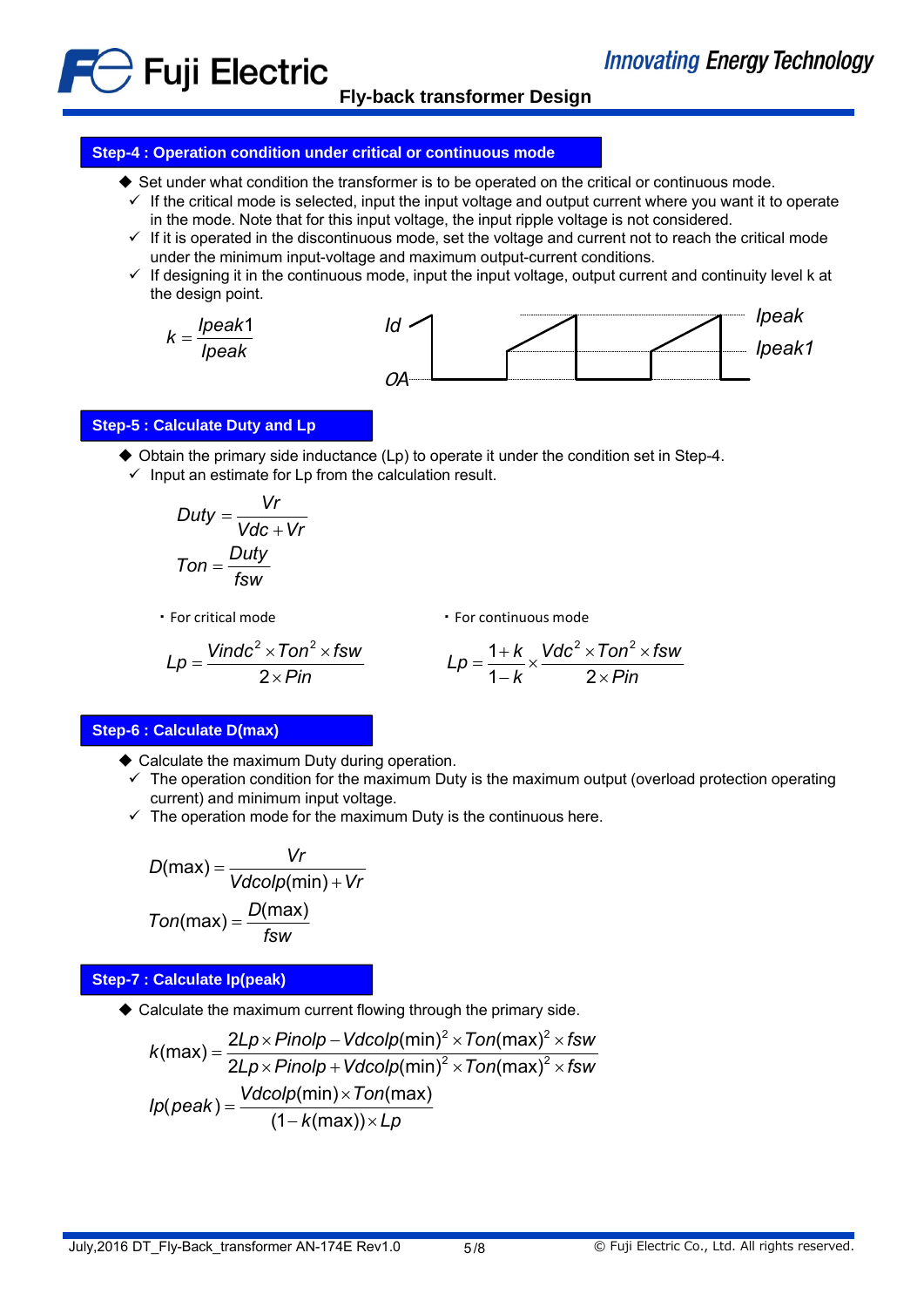

# **Step-8: Determine number of turns at secondary side (Ns)**

- ◆ Calculate the number of turns at the secondary side.
- $\checkmark$  Input the calculation result, rounding it up to the next whole number.

$$
Ns = \frac{Lp \times Ipeak}{n \times Bm \times Ae}
$$

**Step-9: Determine number of turns at primary side (Ns)**

- ◆ Calculate the number of turns at the primary side.
- $\checkmark$  Input the calculation result, rounding it up to the next whole number.

$$
Np = n \times Ns
$$

**Step-10: Determine number of turns for VCC voltage (Nvcc)**

- ◆ Calculate the number of turns for the VCC voltage.
- $\checkmark$  Input the Vcc voltage according to the operation voltage of IC to be used.
- $\checkmark$  The voltage of the VCC voltage coil wavers depending on the conditions of input voltage and output current. Thus, the number of turns for the VCC voltage calculated here is a rough guide. The number of turns should eventually be determined by actually operating it.

$$
Nvcc = \frac{Vcc}{V0 + VF} \times Ns
$$

#### **Step-11: Determine gap**

- ◆ Obtain the air-gap required for core materials to be used.
- $\checkmark$  The gap calculated here is a rough guide. Generally, manufacture the transformer by giving priority to the L value.

$$
gap = \frac{\mu_0 \times Np^2 \times Ae}{Lp} - \frac{Ie}{\mu_c}
$$

**Step-12: Check calculation result**

- Check the calculation result because the L value and number of turns were set to arbitrary values.
- $\checkmark$  Ensure that the used maximum magnetic flux density does not exceed the magnetic flux density input in the Parameter.
- $\checkmark$  Ensure that the Fly-back voltage is not much of a difference than the set value.

$$
B = \frac{\mu_0 \times Np \times lp}{\frac{le}{\mu_c} + gap}
$$

$$
Vr = \frac{Np}{Ns} \times (Vo + VF)
$$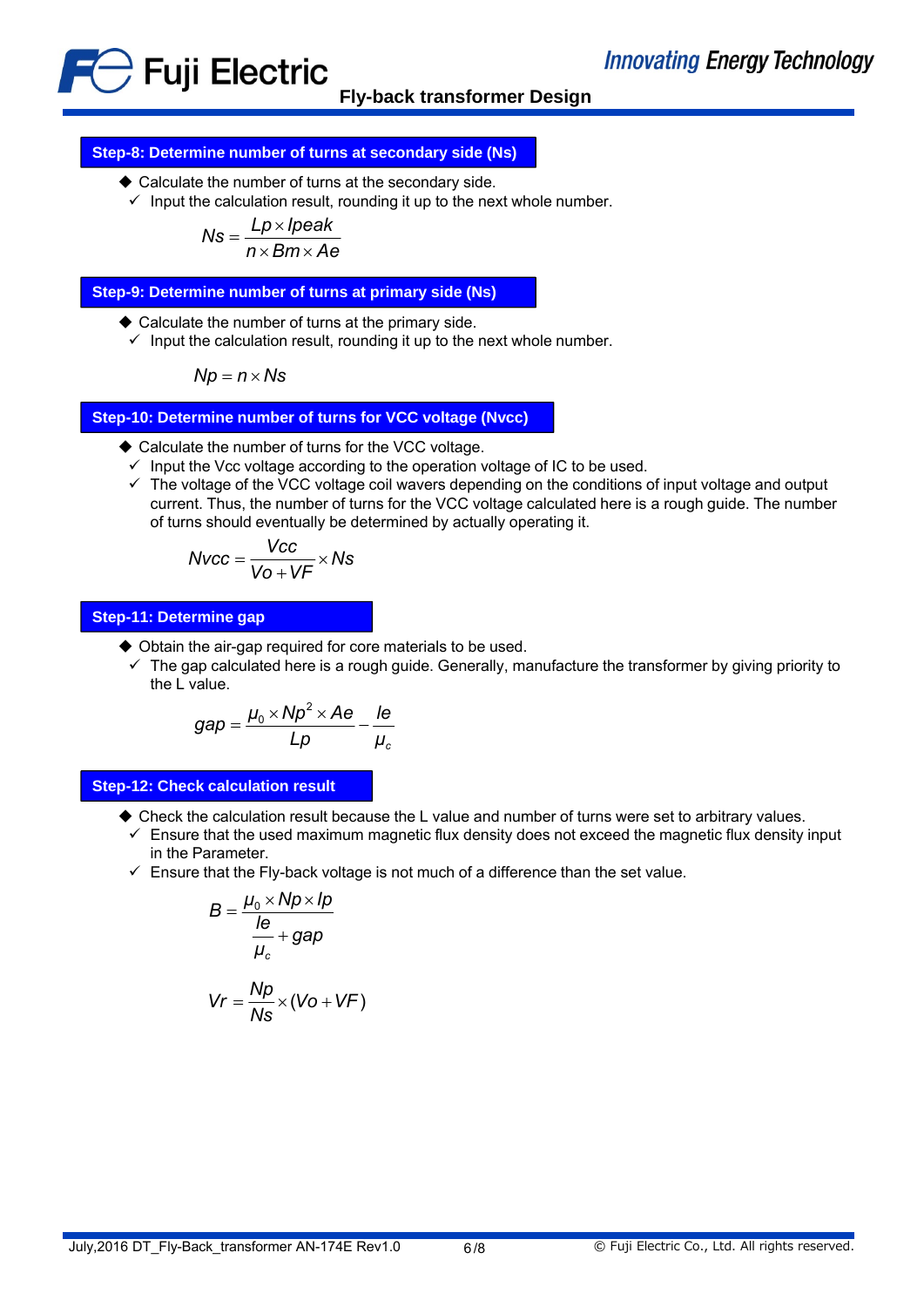

**Fly-back transformer Design**

# **Step-13: Calculate current (at rated output)**

- Obtain the current value at the rated output or at the maximum output.
- $\checkmark$  Obtain the currents at the primary and secondary sides for a rough guide of coil material to be used for the transformer.
- $\checkmark$  Obtain the current (effective value) flowing through the output capacitor to select the electrolytic capacitor.

$$
D = \frac{Vr}{Vr + Vdc(min)}
$$
  
 
$$
Ton = \frac{D}{fsw}
$$

・For continuous mode



・For continuous mode

$$
Imean = \frac{Pin}{Vdc \times D}
$$
  
\n
$$
Δlp = \frac{Vdc \times D}{Lp \times f}
$$
  
\n
$$
lp = \frac{Vdc \times D}{Lp \times f}
$$
  
\n
$$
lp = \frac{N}{Lp \times f}
$$
  
\n
$$
lgrms = \sqrt{(1-D) \times (\frac{Δlsp^{2}}{3} + lsp \times lsb)}
$$
  
\n
$$
lp = ak = Imean + \frac{Δlp}{2}
$$
  
\n
$$
lgrms = \sqrt{lsrms^{2} - lo^{2}}
$$
  
\n
$$
lp = ak1 = Imean - \frac{Δlp}{2}
$$

#### **Step-14: Check operation status**

◆ Check the operation status at any desired point.

2

- $\checkmark$  Input an input voltage and output current, whose operation status you want to check, and the waveforms are displayed. Note that for this input voltage, the input ripple voltage is not considered.
- $\checkmark$  Also note that this operation check is not suited for ICs equipped with the frequency reduction function.